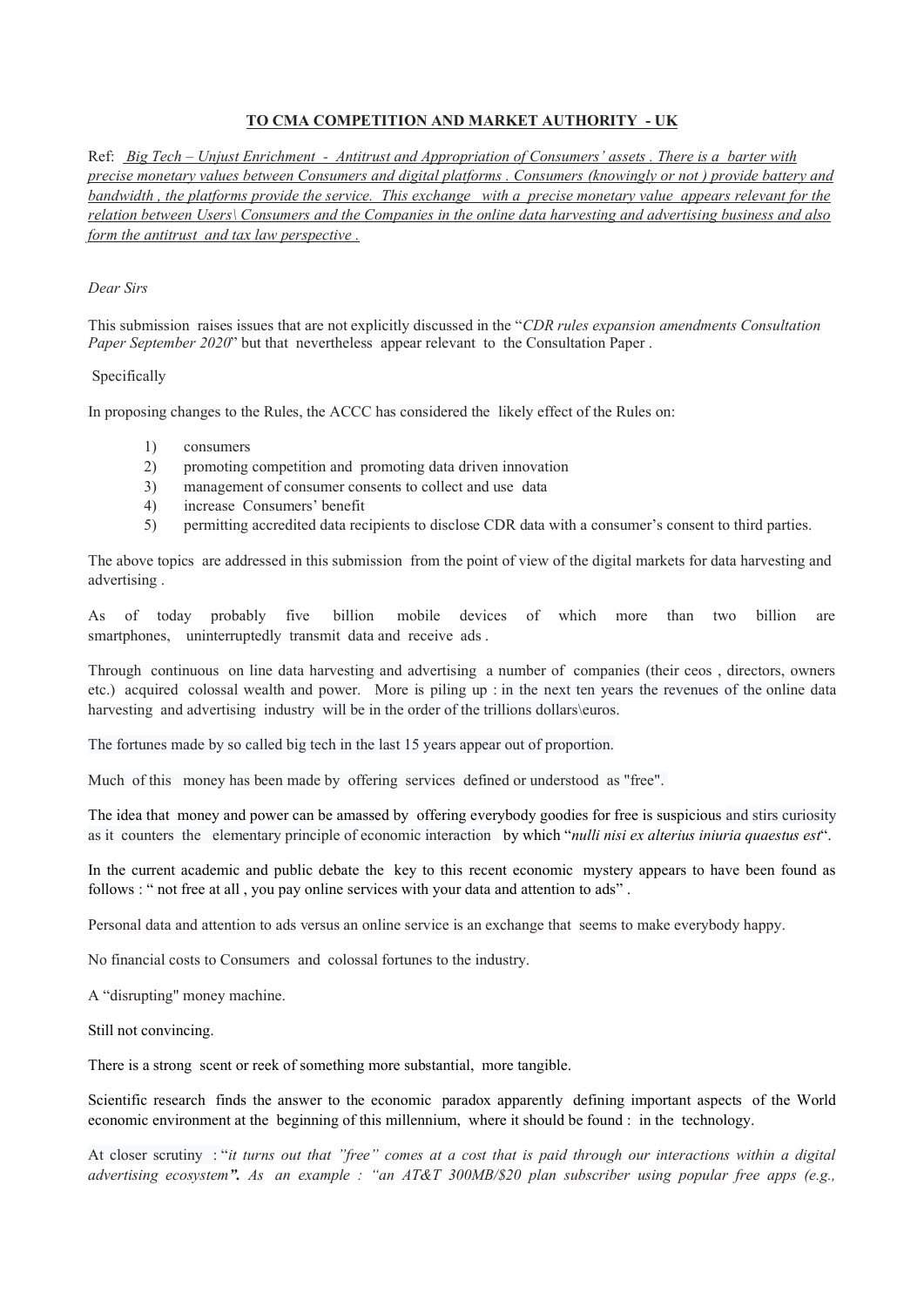*Dictionary in iPhone or Angry Birds Rio in Android) will spend 48% to 1299% more money than if using a purchased, equivalent app*" .

This quotation is from one of tens of studies all (all!) coming to the same conclusions :

Consumers make a colossal contribution in real money to the industry of online data harvesting and advertising.

Consumers contribute to the online data harvesting and advertising industry from 20% up to 80% of the value of their data plans and of the value of the energy needed to recharge the Consumers' mobile devices that transmit the data and receive the advertising. Smartphones first of all, as a big part of the online data harvesting and advertising happens on smartphones.

In the online data harvesting and advertising system there is an ocean of money coming out of Consumers' pockets and going to big tech , small tech , middle sized tech. An ocean of money very rarely if ever mentioned in the public debate.

Probably nobody is happy to find out the hard tech-truth : oppss I'm paying big money for this supposedly free online service, plus – on top of the money - I provide personal data and attention to ads.

20 % to 80% of the value of data plans and energy of mobile devices, used up for sending personal data and receiving ads is a very huge contribution by Consumers to the industry. A contribution with a very precise monetary value.

Just for smartphones Consumers' contribution in battery and bandwidth to the fortunes of big tech might be well over 100 billion yearly only in the USA. If as science claims online ads serving and data harvesting consumes on average 60% of all data plans and energy in mobile devices.

In the UK the total numbers are necessarily smaller. The percentages remain the same as the technology is the same.

If 20 million smartphone users would spend 300 pounds a year for their data plan that would be 6 billion pounds yearly.

It would mean a battery and bandwidth yearly contribution to the industry of data harvesting and advertising by 20 million UK Consumers in the range from 1.2 billion (20%) to 4.8 billion (80%).

Plus the energy and the data and the attention to ads.

Quoting from the scientific research on the point : *mobile ads consume over 65% of communication energy and 23% of total consumption (including CPU, display, and communication)"[\[1\]](https://mail.google.com/mail/u/0/#m_1432093945777823623__ftn1)* and *"when the size of data transfer is small like the ad traffic, the percentage of tail energy is larger. It is shown that tail energy can contribute up to 48.2% of network energy consumption on mobile devices. Recent study even shows 89.2% out of the total cellular energy of 3G/LTE network is tail energy"[\[2\]](https://mail.google.com/mail/u/0/#m_1432093945777823623__ftn2);* and : "*with the median energy consumption, then the charge would last 2.1 hours instead of 2.5 hours. With the most expensive ad energy cost, this number decreases to 1.7 hours. This means that an end user would have to recharge their phone 33% more often to compensate for the most expensive ad's energy costs"[\[3\]](https://mail.google.com/mail/u/0/#m_1432093945777823623__ftn3)*

The contribution of battery and bandwidth by Consumers in UK - as all over the World - represents free cash for the online data harvesting and advertising industry. Really free as there is not even a public debate going on the subject.

The industry can go promoting its own "disrupting" image without recognizing Consumers' financial contribution in any way. While the only real "disruption" happens in Consumers' pockets and bank accounts.

Also the common idea that personal data has not a precise monetary value is false .

Mainstream science has since long found out that the minimum monetary value for personal data is there and is very tangible.

The monetary value of personal data corresponds , in the minimum, to the value of battery and bandwidth devices consume when sending data to the platforms. Then there might be further value in data but the minimum monetary value is undisputable .

A very big monetary value by any estimate. Personal data has a hefty price tag on it . In real money.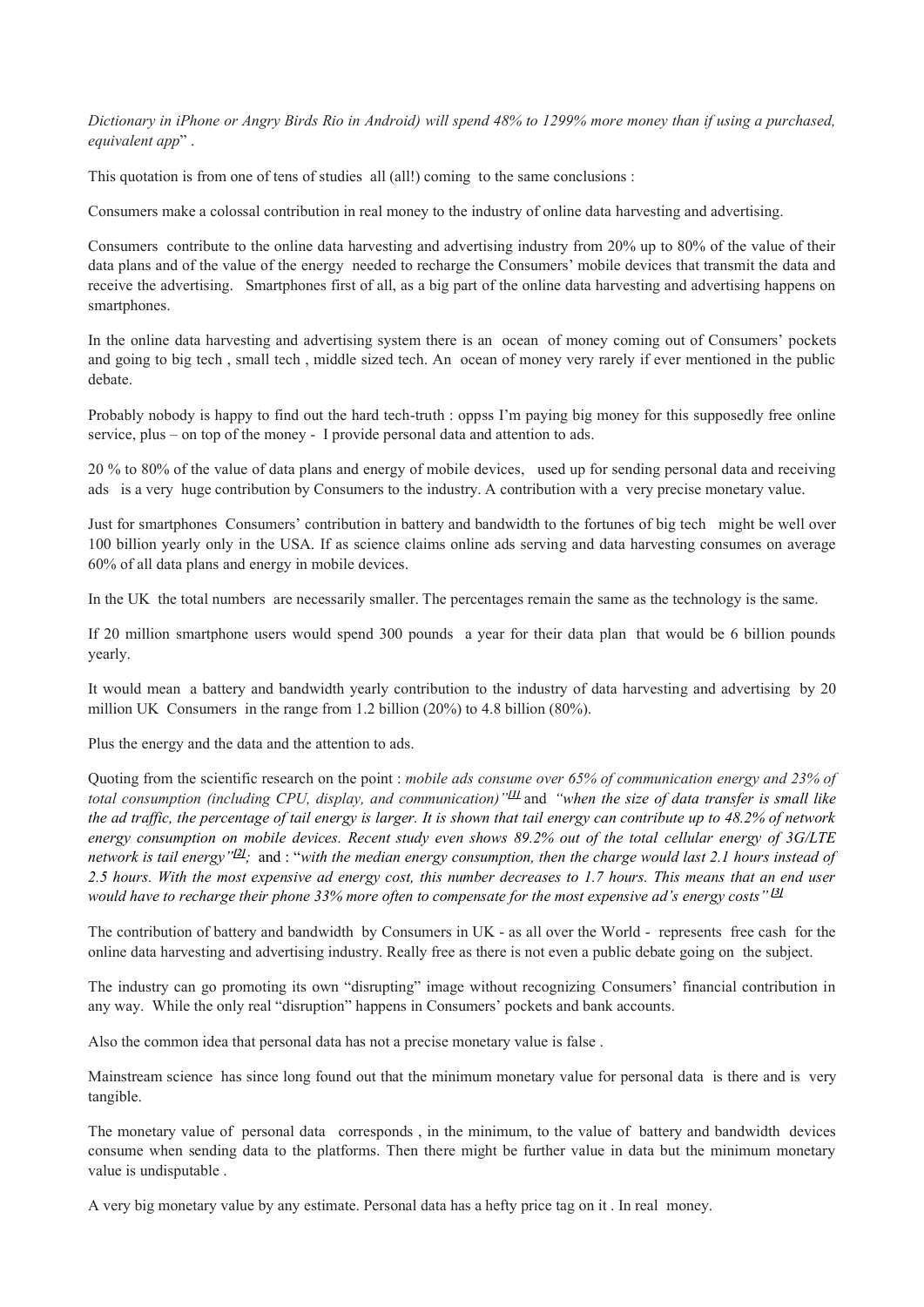The digital industry simply does not pay for it.

And has all the interest in keeping this colossal value out of sight as much as possible.

It is rather disappointing that this very tangible monetary value for personal data has not been recognized yet in the public –legislative- political debate and has been totally obscured by the debate on privacy.

The ongoing legal, social, cultural and political debate on privacy has produced egregious results but it seems that even more egregious results could come from recognizing the fact that personal data has a precise monetary value.

Just to give a few examples :

- 1) the value of the battery and bandwidth that the Consumer has to pay to send data to the online platforms collecting it, ought to be considered as a taxable base in all taxable transactions having data as an object.
- 2) Companies make an extra profit on online advertising by saving the cost of battery and bandwidth the Consumer has to pay when advertisement is "served" to her\his device. This extra profit has a relevance for antitrust laws.
- 3) The deal between Consumer and online service provider is a barter with a precise minimum monetary value , an exchange of battery and bandwidth for the service. It should be taxed as all barters are .
- 4) To be considered valid agreements between\among companies regarding directly or indirectly the operations of on line search and advertisement serving should probably consider if Consumers are clearly and conspicuously informed about their financial\monetary contribution to the business model.
- 5) Companies when providing their financial statements to Authorities controlling the securities\financial markets ought to be informed about the financial\monetary contribution of Consumers and it should be made clear that - such contribution stems from clear and conspicuous information
- Indicating the clauses in the terms of use where such ( colossal ) contribution and exploitation of Consumers ownership of battery and bandwidth is explained clearly and conspicuously to Consumers
- making clear that there are or there are not any legal risks for possible demands of disgorgement or restitution in relation to such exploiting of Consumers business battery and bandwidth in the business model of the companies in the industry of online data harvesting or advertising.

Apparently no research has been done in the UK on the relevance of the exploitation of Consumers battery and bandwidth by the current business model of the on line advertising and data harvesting industry to :

The Law of Antitrust. The tax Law The Law of Unjust Enrichment and Restitution The Law of Securities

Battery and bandwidth worth billions of pounds is bartered for online services and no questions asked?

Disrupting for sure, not only to Users\Consumers but probably to UK's public finances as well .

Authorities in the UK - as Authorities all over the World - appear to have a very clear interest to check on the issue.

I could find not one single scientific study disputing in any way the fact that an enormous amount of User\Consumers' battery and bandwidth is used up for sending personal data and for receiving advertisement to and from on line companies , specifically to the big tech platforms. My search has been as scrupulous and active as in my possibilities.

But a researcher's effort is one thing while only a national Authority could have the resources to conduct a thorough and definitive survey on the subject for the specific national market.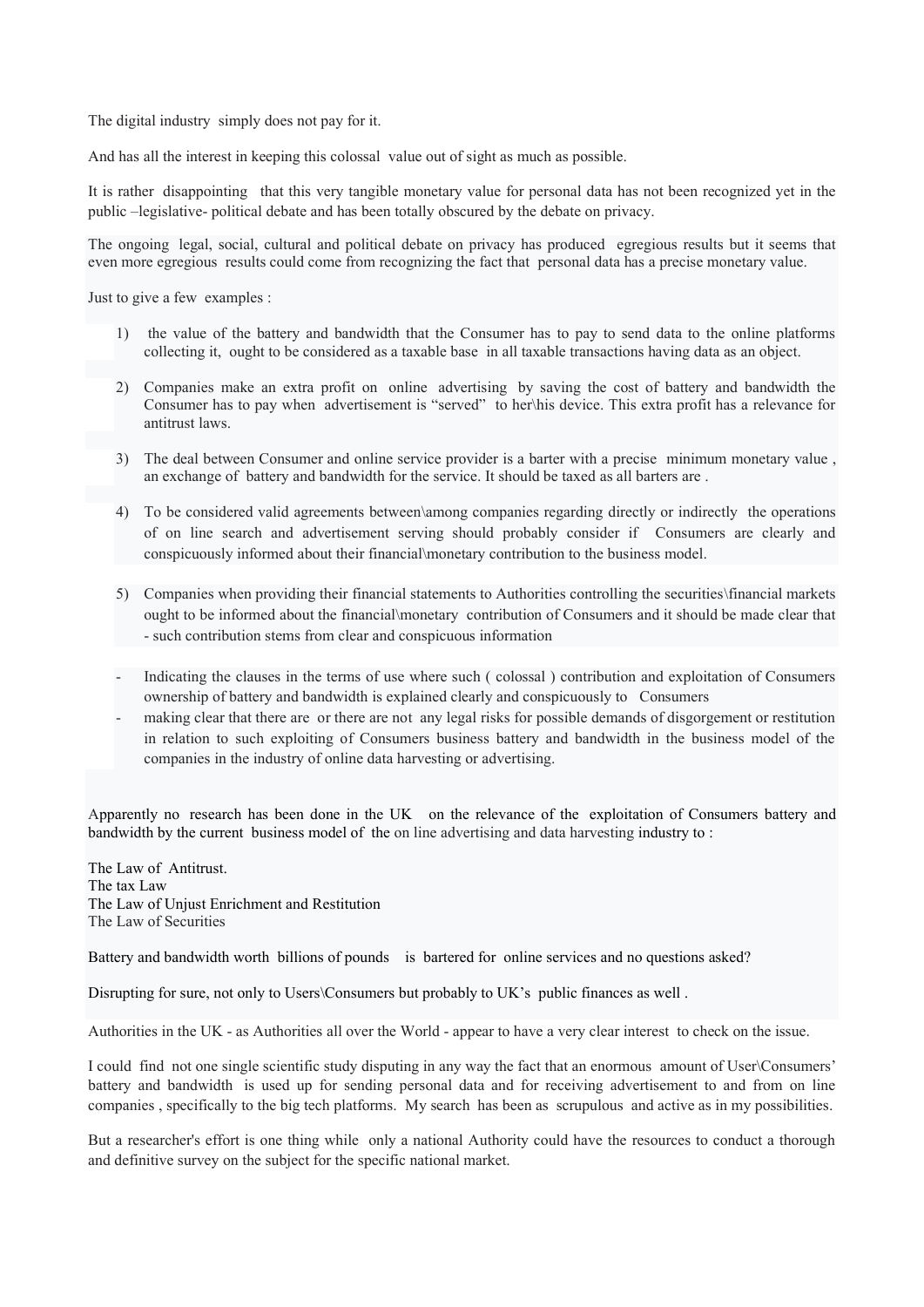For the UK it seems it could be important to check how many billions of pounds worth of battery and bandwidth Consumers contribute yearly to the online industry of data harvesting and advertising

Such research by CMA would appear important for policy makers and the public, regardless of the fact that the online companies' terms of use can or cannot be read as implying a consent by Consumers to pay with their battery and bandwidth for the online advertising and data harvesting .

The terms of use of the companies providing online services often appear not to give give a clear and conspicuous information about the monetary costs Consumers incur when PII is collected and ads served.

Should this be the case also for the terms of use currently in the UK it could very well be that also in the UK companies providing online services violate the ownership rights of Consumers on battery and bandwidth.

It could also be that by UK Law profits and advantages so hoisted should be qualified as *unjust enrichment* and disgorged .

But quibbling in the reading of clauses in the terms of use is normal and Companies providing online services very likely would claim – in the UK as everywhere else - that Consumers are informed on the costs they incur into for sending PII and receiving advertisements.

Nonetheless it appears very bizarre that the public debate does not mention the predicament of Consumers that pay so much for sending data and receiving advertisements.

It is also bizarre that no alternative service has appeared on the market offering to give back a part of the value of battery and bandwidth Consumers contribute to the businesses providing online services.

The opening of a public debate on the point by CMA could in fact foster competition and the entrance of new players in a digital market that appears to be clinched by very few players making colossal extra profits.

In the end it appears important that CMA investigate how the issue of the exploitation of UK Users\Consumers' battery and bandwidth in the business model of the online data harvesting and advertising industry affects the digital markets from the many possible perspectives : tax law , antitrust, misappropriation of Users\Consumers resources .

Sincerely

Prof Marco Tronti

via A.L.Moro 15\23 33100 Udine

Italy

tel 00393883473776 mail trontimarco $28@g$ gmail.com

## PRASHANTH MOHAN, SUMAN NATH, ORIANA RIVA, "*Prefetching mobile ads: Can advertising systems afford it?" at* 270.

<sup>[1]</sup>JOHN A. COPELAND, *" at 2142*. See also note 77 quoting LI ZHANG + 2 , "*How expensive are Free Smartphone Apps?*" In *ACM SIGMOBILE Mobile Comput. Commun. Rev.*, 2012, vol. 16, no. 3, at 21– 32.; [qurinet.ucdavis.edu/pubs/journal/Li-2012.pdf.](http://qurinet.ucdavis.edu/pubs/journal/Li-2012.pdf) At 21 :"*As part of our study, we identify two primary classes of overhead traffic, i) advertisements or ads, and ii) analytics. Ad traffic pertains to the data that belongs to the text, image, audio, or video-based ads that are displayed or played when the smartphone app is being used (Figure 2). Analytics refers to the portion of smartphone app traffic that is transmitted to a third-party server specifically for the purpose of collecting data that can be used to analyze app popularity or user behavior. We contend that neither of these classes of traffic is absolutely required for the functioning or use of the associated smartphone app, and hence we classify this traffic as overhead*."